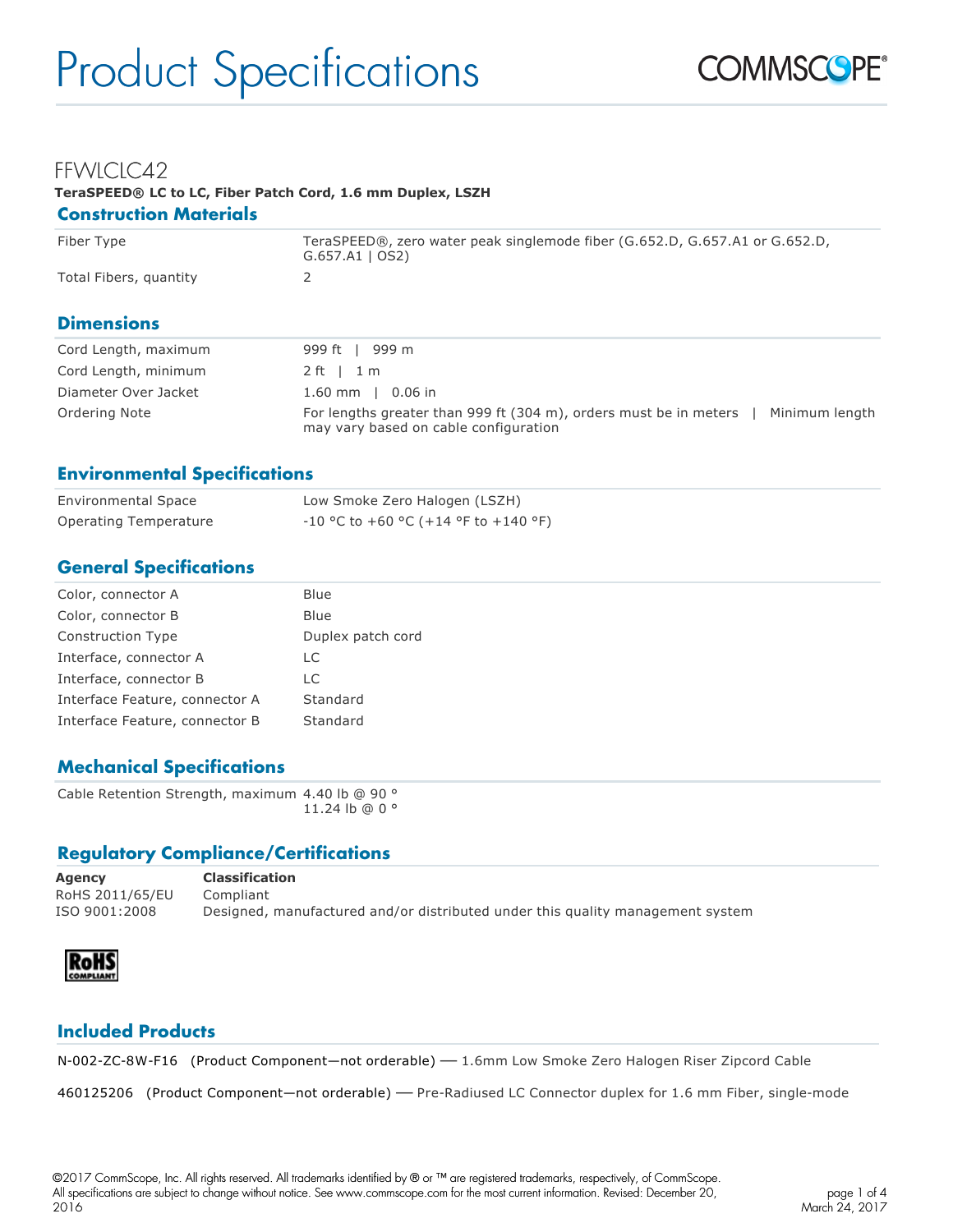

# N-002-ZC-8W-F16

**1.6mm Low Smoke Zero Halogen Riser Zipcord Cable Representative Image** 



# **General Specifications**

| Cable Type               | Cordage     |
|--------------------------|-------------|
| <b>Construction Type</b> | Non-armored |
| Subunit Type             | Gel-free    |

# **Construction Materials**

| Fiber Type Solution      | TeraSPEED®, zero water peak singlemode fiber (G.652.D, G.657.A1) |
|--------------------------|------------------------------------------------------------------|
| <b>Total Fiber Count</b> |                                                                  |
| Fiber Type               | TeraSPEED®, zero water peak singlemode fiber (G.652.D, G.657.A1) |
| Fiber Type, quantity     |                                                                  |

# **Dimensions**

| Cable Weight       |                             | 4.0 lb/kft   $6.0 \text{ kg/km}$ |
|--------------------|-----------------------------|----------------------------------|
| Height Over Jacket | 1.70 mm $\parallel$ 0.07 in |                                  |
| Width Over Jacket  | $3.50$ mm $\mid$ 0.14 in    |                                  |

# **Physical Specifications**

| Minimum Bend Radius, loaded                      | $5.0 \text{ cm}$   2.0 in |
|--------------------------------------------------|---------------------------|
| Minimum Bend Radius, unloaded 3.0 cm   1.2 in    |                           |
| Tensile Load, long term, maximum 15 lbf   67 N   |                           |
| Tensile Load, short term, maximum 50 lbf   222 N |                           |
| Vertical Rise, maximum                           | 500.0 m   1640.4 ft       |

# **Flame Test Specifications**

| Flame Test Listing | NEC OFNR-LS (ETL) and c(ETL)                                           |  |  |  |  |
|--------------------|------------------------------------------------------------------------|--|--|--|--|
| Flame Test Method  | IEC 60332-3   IEC 60754-2   IEC 61034-2   IEEE 383   UL 1666   UL 1685 |  |  |  |  |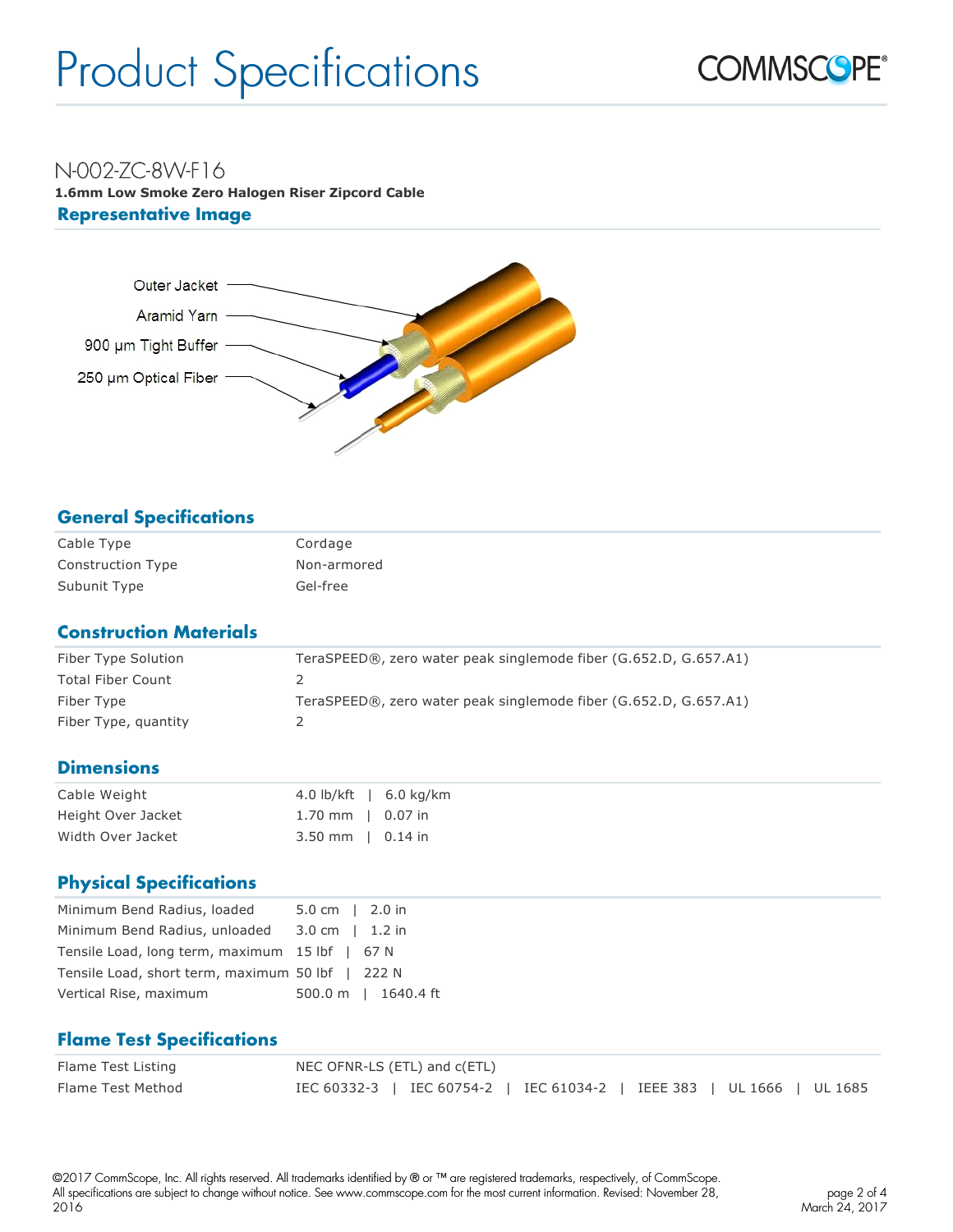

N-002-ZC-8W-F16

# **Environmental Specifications**

| <b>Environmental Space</b>      | Low Smoke Zero Halogen (LSZH)<br>Riser       |
|---------------------------------|----------------------------------------------|
| <b>Installation Temperature</b> | $-20$ °C to $+60$ °C ( $-4$ °F to $+140$ °F) |
| Operating Temperature           | $-20$ °C to $+70$ °C ( $-4$ °F to $+158$ °F) |
| Storage Temperature             | -40 °C to +70 °C (-40 °F to +158 °F)         |

#### **Mechanical Test Specifications**

| Compression                    | 10 N/mm   57 lb/in                    |
|--------------------------------|---------------------------------------|
| <b>Compression Test Method</b> | FOTP-41   IEC 60794-1 E3              |
| <b>Flex</b>                    | 300 cycles                            |
| Flex Test Method               | FOTP-104   IEC 60794-1 E6             |
| Impact                         | $0.55$ ft lb $\,$   0.74 N-m          |
| <b>Impact Test Method</b>      | FOTP-25   IEC 60794-1 E4              |
| Strain                         | See long and short term tensile loads |
| <b>Strain Test Method</b>      | FOTP-33   IEC 60794-1 E1              |
| Twist                          | 10 cycles                             |
| Twist Test Method              | FOTP-85   IEC 60794-1 E7              |

#### **Environmental Test Specifications**

| Heat Age                      | $-20$ °C to $+85$ °C ( $-4$ °F to $+185$ °F) |
|-------------------------------|----------------------------------------------|
| Heat Age Test Method          | IEC 60794-1 F9                               |
| Low High Bend                 | $-20$ °C to $+70$ °C ( $-4$ °F to $+158$ °F) |
| Low High Bend Test Method     | FOTP-37   IEC 60794-1 E11                    |
| Temperature Cycle             | -20 °C to +70 °C (-4 °F to +158 °F)          |
| Temperature Cycle Test Method | FOTP-3   IEC 60794-1 F1                      |

# **Qualification Specifications**

Cable Qualification Standards ANSI/ICEA S-83-596 | Telcordia GR-409

# **Regulatory Compliance/Certifications**

| Agency          | <b>Classification</b>                                                          |
|-----------------|--------------------------------------------------------------------------------|
| RoHS 2011/65/EU | Compliant                                                                      |
| ISO 9001:2008   | Designed, manufactured and/or distributed under this quality management system |



#### \* **Footnotes**

Operating Temperature Specification applicable to non-terminated bulk fiber cable